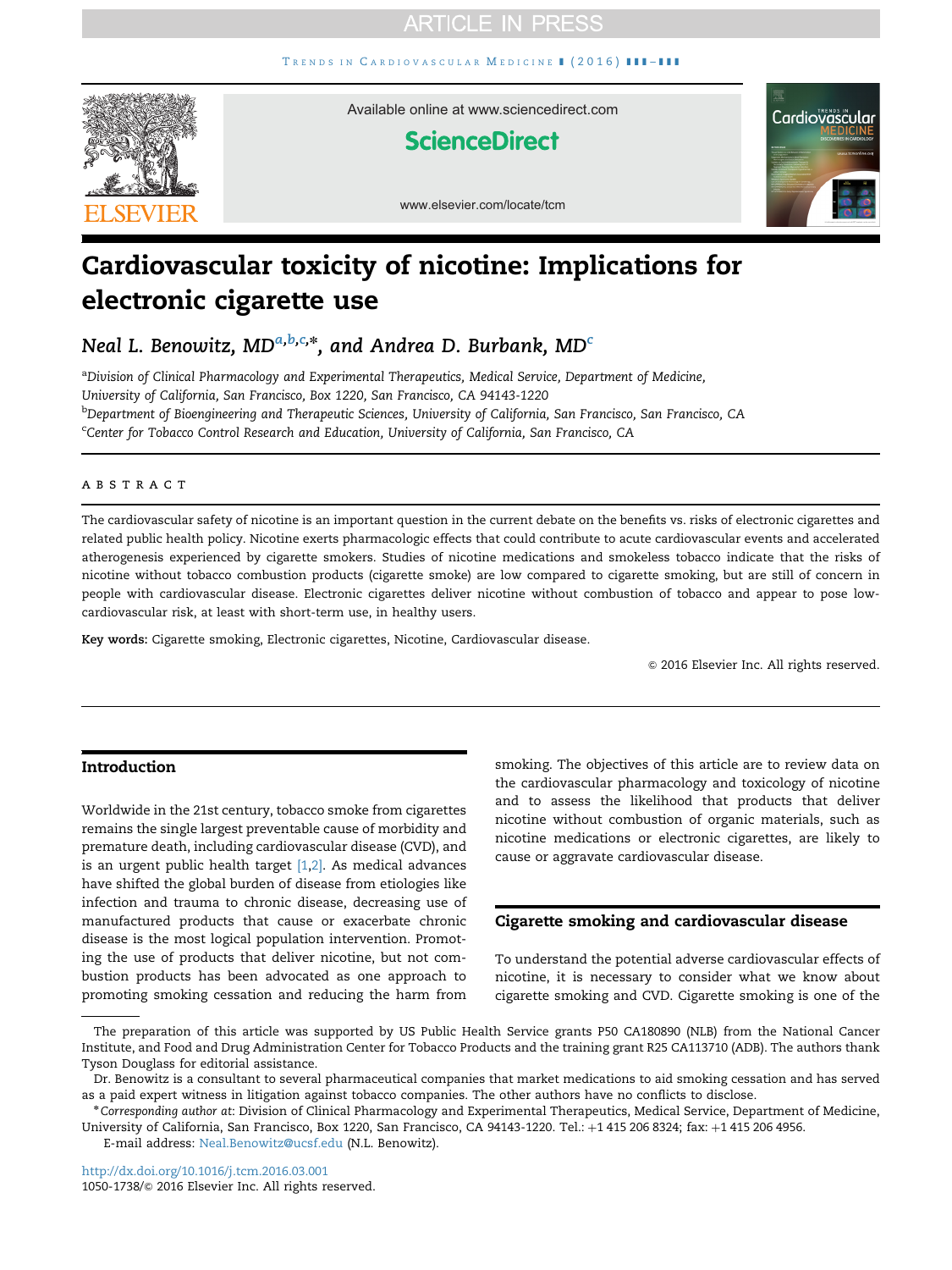major causes of premature CVD around the world  $[1-3]$ . Smoking markedly increases the risk of acute coronary and cerebrovascular events, including myocardial infarction, stroke, and sudden death. Smoking accelerates atherogenesis producing premature atherosclerosis in epicardial coronary arteries, the aorta, carotid, and cerebral arteries, as well as peripheral circulation. Other cardiovascular effects of smoking include aggravation of stable angina pectoris, intermittent claudication, vasospastic angina, and restenosis after thrombolysis or angioplasty of coronary or peripheral arteries. Cigarette smoking also promotes progression/aggravation of heart failure, chronic kidney disease, and cardiovascular morbidity and mortality in people with chronic kidney disease, and increases the risk of developing atrial fibrillation.

The Table summarizes various adverse effects of cigarette smoking on cardiovascular health. Smokers experience acute myocardial infarction on average at a younger age than nonsmokers, and myocardial infarction is associated with more thrombus and less severe underlying atherosclerosis. Paradoxically, smokers who quit smoking after myocardial infarction have a much better prognosis than non-smokers because they have less severe underlying atherosclerosis and multiple reversible pathophysiological adverse effects caused by smoking.

# Mechanisms by which smoking causes cardiovascular disease

Several excellent recent reviews have examined the mechanisms by which smoking causes cardiovascular disease [3–[8\].](#page-7-0) In brief, the major mechanisms of smoking-induced CV disease (many of which are overlapping) are (1) oxidative injury, (2) endothelial damage and dysfunction, (3) enhanced thrombosis, (4) chronic inflammation, (5) hemodynamic stress, (6) adverse effects on blood lipids, (7) insulin resistance and diabetes, (8) reduced oxygen delivery by red blood cells, and (9) arrhythmogenesis. Enhanced angiogenesis has also been of concern, although its relevance to human cardiovascular disease has not yet been established.

The [Fig.](#page-2-0) illustrates some of the mechanisms contributing to acute cardiovascular events. Each mechanism will be discussed in more detail in relation to the effects of nicotine

later in this review.

## Constituents of tobacco smoke that contribute to **CVD**

Cigarette smoke contains more than 9000 chemicals, and greater than 69 known carcinogens, the vast majority of which are the products of tobacco combustion  $[3,6]$ . Constituents of most concern with respect to cardiovascular disease are (1) oxidizing chemicals, (2) carbon monoxide, (3) volatile organic compounds, (4) particulates, (5) heavy metals, and (6) nicotine.

Oxidizing chemicals such as free radicals (a puff of cigarette contains  $10^{17}$ ), reactive oxygen species, and reactive nitrogen species are thought to be the main contributors to atherogenesis and thrombogenesis from cigarette smoke. Oxidative damage occurs by endothelial cell activation, dysfunction, and damage [both reducing bioavailability of nitric oxide (NO) and depleting endogenous antioxidants], inflammation, pla-telet activation, and lipid abnormalities [\[3,7\].](#page-7-0)

Chronic exposure to carbon monoxide that can produce a carboxyhemoglobin concentration as high as 10% in heavy smokers, produces a functional anemia as it binds more readily to hemoglobin than oxygen, outcompeting for and blocking oxygen-binding sites, and impairing release of the oxygen that does bind. Carbon monoxide–related hypoxemia not only worsens pre-existing conditions (angina pectoris, CHF, intermittent claudication, or COPD), it contributes to smoking-related thrombogenesis via increased blood viscosity as the body compensates by increasing red blood cell mass.

Toxic organic chemicals in cigarette smoke include polycyclic hydrocarbons (PAHs) and reactive aldehydes such as acrolein, formaldehyde, and acetaldehyde. PAHs accelerate atherosclerosis in some animal models. Aldehydes form reactive oxygen species with downstream effects described above [\[3,6,7\]](#page-7-0). Additionally, acrolein co-localizes with intimal atherosclerotic macrophages, modifies apolipoprotien A-1, the major protein in HDL, contributes to endothelial damage, enhances thrombogenesis (by activating platelets and inhibiting antithrombin), and causes coronary vasospasm in animal studies.

| Table - Cardiovascular disorders causing by cigarette smoking. |                                                 |
|----------------------------------------------------------------|-------------------------------------------------|
| Vascular disease                                               | Myocardial disease                              |
| Accelerated atherosclerosis                                    | Increases risk and aggravation of heart failure |
| Acute myocardial infarction                                    | Hypertensive heart disease                      |
| Shorter exercise time to angina                                |                                                 |
| Coronary spasm                                                 | Inducing cardiac risk factors                   |
| Stroke                                                         | Diabetes, type 2                                |
| Aortic aneurysm                                                | Dyslipidemia                                    |
| Peripheral obstructive arterial disease                        | Hypertension, including malignant hypertension  |
| Stent thrombosis after PCI                                     | Hypertensive renal disease                      |
| Graft occlusion after coronary bypass surgery                  |                                                 |
|                                                                | <b>Others</b>                                   |
| Arrhythmias                                                    | Impaired wound healing                          |
| Sudden cardiac death                                           | Erectile dysfunction                            |
| Atrial fibrillation                                            | Reproductive disorders                          |
| Implantable debrillator shocks                                 | Macular degeneration                            |
|                                                                |                                                 |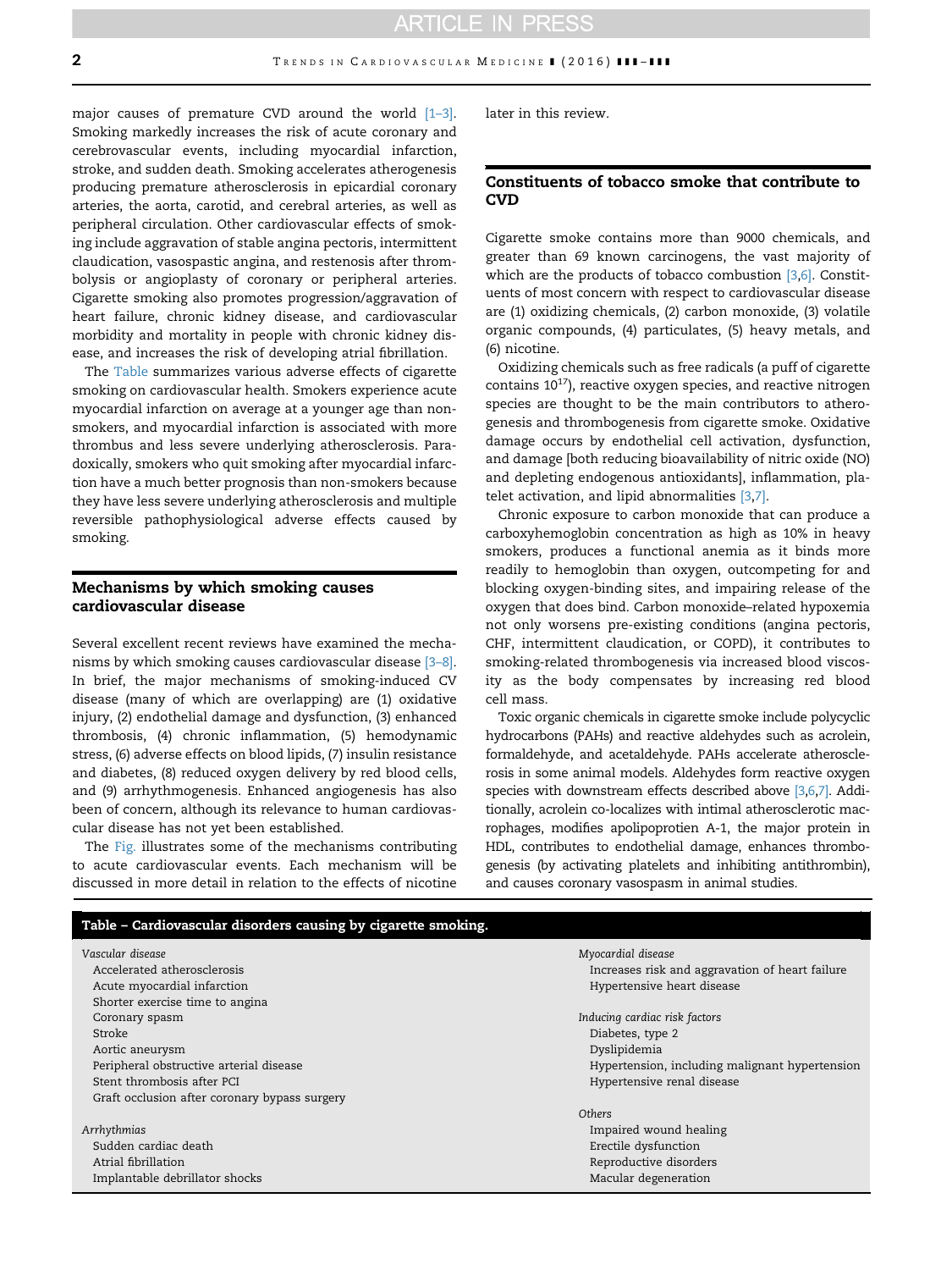# **ARTICLE IN PRESS**

<span id="page-2-0"></span>

Fig – Overview of mechanisms by which cigarette smoking causes an acute cardiovascular event.

Cigarette smoke consists of an aerosol of particulates carried in a gas phase. Smoke particulates are droplets containing solid carbonaceous materials, with characteristic diameter-dependent airway deposition patterns [\[9\]](#page-7-0). In diameters  $<$  2.5  $\mu$ m and  $<$  0.1  $\mu$ m they are known as "fine" and "ultra-fine" (PM $_{2.5}$  and PM $_{0.1}$ , respectively), deposit in alveoli, and can even pass into the pulmonary and systemic circulations. Inhalation of particulates results in oxidative injury, vascular inflammation, platelet activation, increased blood viscosity, and altered cardiac autonomic function. Chronic particulate inhalation, from cigarette smoke as well as from environmental pollution, results in non-linear dose–response increases in cardiovascular risk, and is considered a modifiable risk factor for cardiovascular morbidity and mortality.

Potentially cardiotoxic metals in tobacco smoke include lead, cadmium, and arsenic. Metals can oxidize intracellular proteins; their deposition in serum, and aortic walls contributes to endothelial damage [\[3,6\].](#page-7-0)

#### Basic pharmacology of nicotine

#### Actions of nicotinic cholinergic receptors (nAChRs)

Nicotine acts on pentameric nAChRs throughout the nervous system (brain, autonomic nervous system, and skeletal muscle), as well as some non-neuronal sites [\[2,3\]](#page-7-0). The subunit composition of nAChRs varies by tissue and conveys different agonist binding and electrophysiologic characteristics. Nicotine binds to the outside of the channel and activates the release of various neurotransmitters, including catecholamines. The α4β2 receptor is thought to mediate nicotine addiction. α3β4 receptors, present in autonomic ganglia and the adrenal gland, mediate cardiovascular responses. The  $\alpha$ 7 homomeric receptors are

present not only in the brain but also in non-neuronal tissue such as endothelial cells, airway epithelial cells, inflammatory cells (lymphocytes and macrophages), and keratinocytes.

A crucial attribute of nicotinic receptors is desensitization that results in the development of acute tolerance. In the presence of nicotine, nAChRs transition to an inactive state during which time they cannot be reactivated by nicotine. The effects of desensitization or tolerance are important in considering whether acute nicotine exposure studies, in vitro or in animals, can be generalized to human exposure of nicotine over a prolonged period of time.

#### Pharmacokinetics of nicotine

Nicotine in cigarette smoke is inhaled primarily in the particulate phase, followed by a rapid diffusion of nicotine into the vapor phase within the lungs. Nicotine from cigarette smoke is absorbed quickly and reaches the brain in 15–20 s after a puff, providing rapid feedback on desired psychological effects. Each puff of a cigarette delivers about 100–150 μg of nicotine (but with considerable variability from person to person), and a cigarette normally delivers 1–2 mg of nicotine to the systemic circulation. The result of taking a puff is a spike in arterial nicotine levels, and followed by a rapid fall off between cigarettes.

Nicotine has an average terminal half-life of 2 h. With regular dosing blood nicotine levels rise over 6–8 h, then plateau throughout the rest of the day during smoking. The pattern of human exposure is a combination of intermittent peaks and troughs throughout the day, with gradually declining nicotine exposure overnight. Typically average blood nicotine concentrations are 10–40 ng/ml. Levels in the brain or heart are 2–3-fold higher.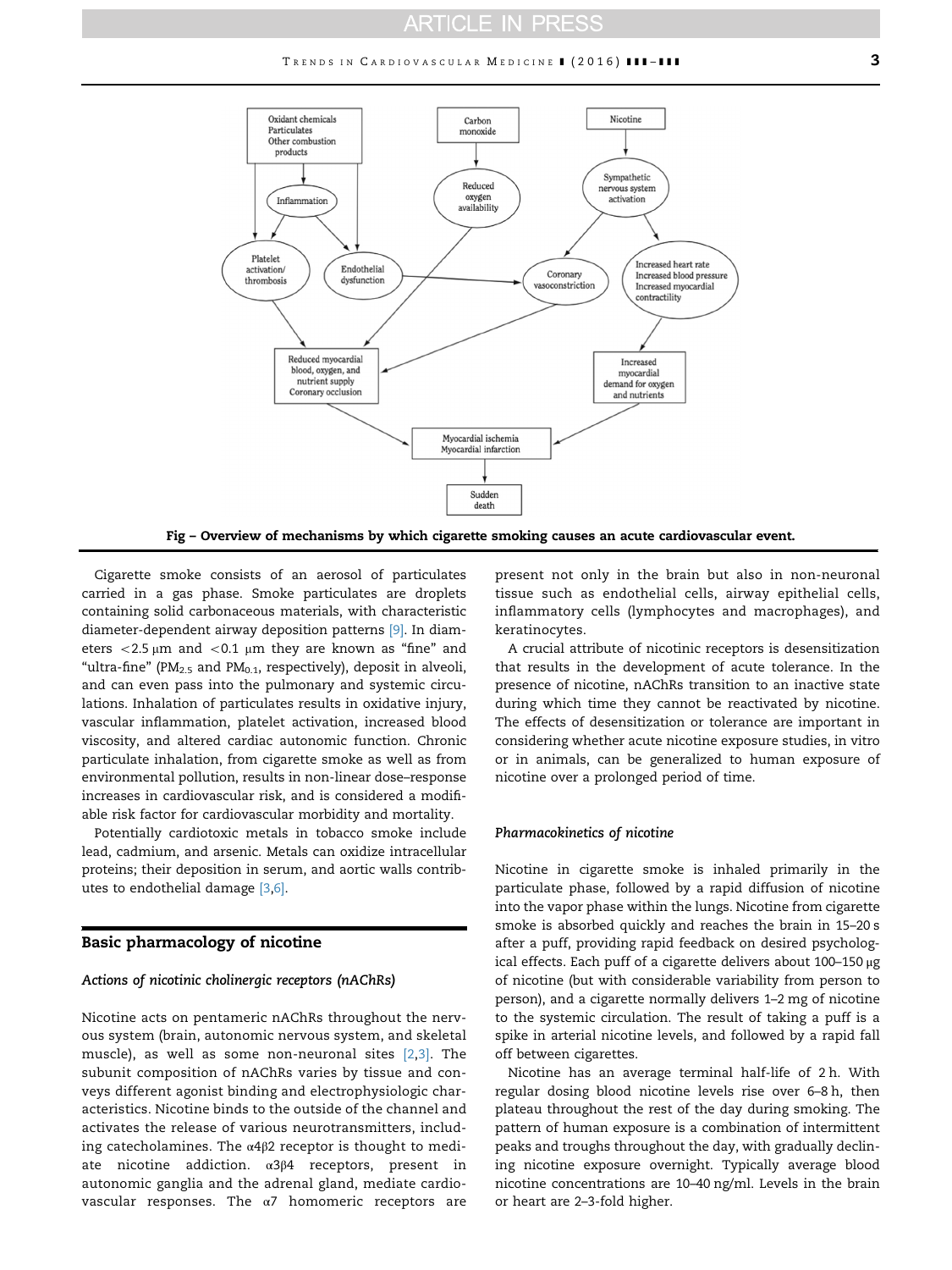# Caveats in extrapolating nicotine basic science studies to human disease

Several caveats should be considered in extrapolating effects of nicotine in vitro and in animal studies to its effects on human disease. (1) Nicotine acts on receptors that are normally activated by endogenous acetylcholine. The cholinergic nervous system modulates major physiological functions in the context of multiple other modulating inputs and feedbacks. Showing that nicotine has an effect in an isolated test system in vitro does not mean that such effect will occur in vivo where normal homeostatic mechanisms are operative. (2) Many responses to nicotine exhibit complex dose– response relationships, such that lower doses activate and higher doses depress responses. Thus, doses of nicotine used in pre-clinical studies need to be considered carefully when extrapolating to effects in people. Optimally nicotine concentrations in blood or other fluids acting on receptor systems should be measured and shown to be relevant to exposures in humans. (3) Acute desensitization or tolerance needs to be considered. An acute response in a model system may not be relevant to the effects of repeated nicotine exposure in people who regularly use nicotine products. (4) Animal vs. human pharmacokinetic differences need to be considered. Nicotine from cigarettes is generally taken as intermittent doses, which result in peaks in arterial blood and various body organs, followed by a decline, during which brain and tissue levels fall. Oral nicotine replacement products and smokeless tobacco result in more gradual and sustained rises in blood nicotine concentrations and result in less fluctuation between doses. The rate and pattern of nicotine metabolism varies markedly across species. Thus, the relevance of the route, rate, and pattern of nicotine administration in animal studies needs to be considered in relating effects to those in humans.

# Cardiovascular actions of nicotine

In this section we consider evidence regarding actions of nicotine that could contribute to smoking-induced CVD. Some of these effects could influence acute ischemic events, such as shown in the [Fig.](#page-2-0) Other effects, such on lipids, insulin resistance and diabetes, and hypertension, are more relevant to accelerated atherogenesis, but there is considerable overlap across mechanisms and type of CVD risk.

#### Systemic hemodynamic effects of nicotine

The systemic hemodynamic effects of nicotine are mediated primarily by activation of the sympathetic nervous system. Nicotine releases norepinephrine from adrenergic neurons and increases adrenal release of epinephrine [\[3\]](#page-7-0). Sympathetic stimulation is thought to be a result of activation of nAChRs in the peripheral nervous system, such as the carotid chemoreceptor, as well as by central nervous system nAChR activation.

Cigarette smoking causes a  $>150\%$  increase in plasma epinephrine and acutely increases cardiac work by stimulating heart rate (as much as 10–15 bpm acutely and on average

7 bpm throughout the day), myocardial contractility, and blood pressure (acute increase 5-10 mmHg) [\[3\].](#page-7-0) Heart rate and blood pressure increase regardless of whether the route of administration is tobacco smoke or nicotine (intravenous, intranasal, chewing gum, or smokeless tobacco).

Cardiac output increases as a result of increased heart rate, enhanced cardiac contractility, and enhanced cardiac filling, the latter due to systemic venoconstriction. Nicotine constricts blood vessels, including those in the skin and coronary blood vessels, but dilates blood vessels in skeletal muscle. Vasoconstriction of the skin results in reduced skin blood flow and reduced fingertip skin temperature. Actions of nicotine that reduce blood flow in microvascular beds may contribute to impaired wound healing, macular degeneration, progressive renal disease, and placental dysfunction during pregnancy.

#### Nicotine and coronary blood flow

Nicotine can decrease coronary blood flow by acting on vascular smooth muscle α1-adrenergic receptors to constrict coronary arteries, but can also increase coronary blood flow by increasing cardiac output, causing subsequent flowmediated dilation (FMD), and directly stimulating coronary artery β2 receptors for coronary vasodilation. Thus, the net effect of an acute exposure on coronary blood flow is the balance of the two actions, typically a blunting of the expected FMD increase in coronary blood flow that would be expected from the nicotine-induced increase in cardiac output and increased myocardial oxygen demand.

In healthy people smoking a cigarette increases coronary blood flow by up to 40%, but smokers with CVD show decreases in cardiac reserve and increased coronary vascular resistance proportional to the severity of their CAD [\[3\].](#page-7-0) In patients with stable angina cigarette smoking causes silent impairment of coronary blood supply, mimicking exerciseinduced ischemia. Cigarette smoking can cause coronary spasm and is a risk factor for vasospastic angina. It is unclear to what extent these adverse effects of smoking on coronary blood flow are due to nicotine vs. adverse effects of smoke constituents on endothelial function.

#### Nicotine and myocardial remodeling

Cigarette smoking and smokeless tobacco use have been associated with an increased risk of heart failure. Heart failure occurs in the context of tissue remodeling. Betaadrenergic stimulation enhances tissue remodeling, includ-ing hypertrophy and fibrosis [\[10\]](#page-7-0). Nicotine acting via persistent sympathetic activation could contribute to myocardial remodeling. Nicotine has been shown in some animals to promote remodeling and fibrosis [\[11\].](#page-7-0)

#### Nicotine and arrhythmogenesis

The risk of sudden cardiac death in smokers compared to non-smokers is disproportionately increased compared to risks of myocardial infarction. This might result from the combined effects of ischemia and the arrhythmogenic effects of nicotine. Catecholamine release from nicotine could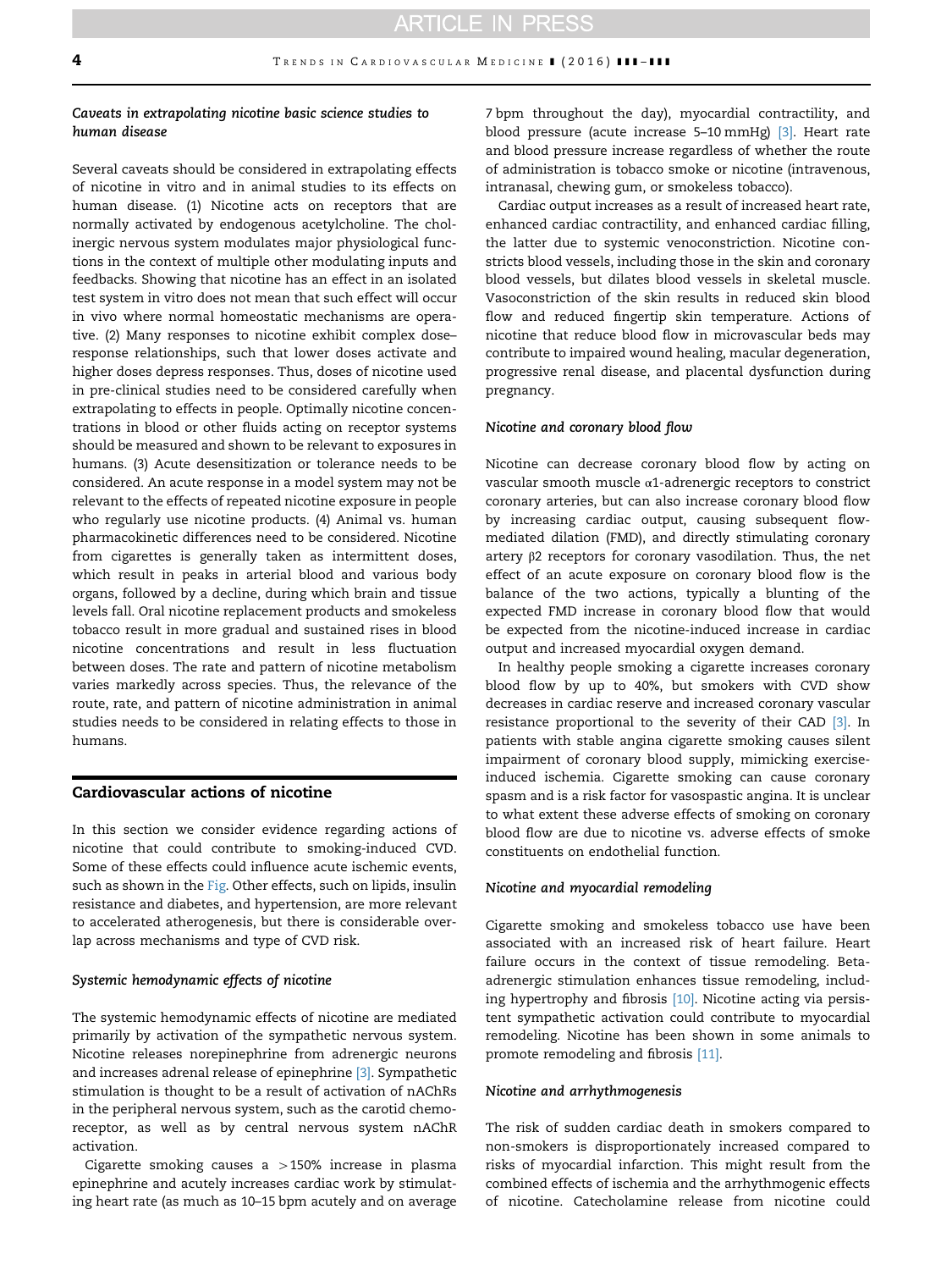contribute to fatal ventricular tachycardia and fibrillation. Animal studies find that nicotine decreases the ventricular fibrillation threshold and promotes the development of ventricular fibrillation after experimental myocardial infarction. Smoking is also associated with an increased risk of atrial fibrillation. This is likely due to a combination of atrial fibrosis and remodeling and systemic catecholamine release, both of which could be contributed to by actions of nicotine. Smokers with implanted cardiac defibrillators have a higher risk of inappropriate shocks compared to non-smokers, and this could also be contributed to by nicotine-mediated catecholamine release.

#### Nicotine and thrombogenesis

Nicotine, presumably by releasing epinephrine, activates platelets acutely in some animal studies, but in long-term studies in rodents, reduced platelet activation is observed. However, recent in vitro and in vivo studies comparing cigarettes with normal and low-nicotine content suggest that nicotine may decrease platelet aggregability in people [\[12\].](#page-7-0) Most studies of nicotine medication and smokeless tobacco users do not indicate that nicotine activates platelets based on urinary TxA2 metabolite excretion [\[3,8\]](#page-7-0).

#### Nicotine and endothelial dysfunction

Endothelial cells synthesize and release NO that dilates blood vessels, inhibits inflammation and prevents platelet activation. The vasodilatory response to increase local blood flow, FMD, is dependent on NO release. Endothelial dysfunction (impaired FMD) is consistently seen in both active cigarette smokers and passive smokers  $[3,5]$ . The main mediators of endothelial dysfunction appear to be oxidative stress and chronic inflammation. The mechanisms include inactivation and reduced bioavailability of nitric oxide. Nicotine infused locally and the use of nicotine nasal spray in people can impair endothelial function, but it is unclear how important nicotine is compared to the powerful effects of oxidants and pro-inflammatory agents.

#### Nicotine and inflammation

Exposure to tobacco smoke induces a chronic systemic inflammatory response via multiple, interrelated pathways [\[3,5](#page-7-0),[6\].](#page-7-0) Inflammation plays a key role in atherogenesis as well as in acute ischemic events. An atherosclerotic plaque forms when activated monocytes adhere at the site of damaged endothelium, migrate into the subendothelium, differentiate into macrophages and eventually foam cells. A chronic inflammatory state ensues with macrophages secreting inflammatory mediators that promote spread, destabilization, and ultimately rupture of the plaque resulting in local vasoconstriction and thrombosis. Markers of inflammation, including elevated leukocyte counts, C-reactive protein (CRP), and fibrinogen, all of which are seen in smokers, are powerful predictors of future CV events.

Nicotine may act on the immune system directly, acting on nAChRs that modulate immune function, or indirectly, by activating the sympathetic nervous system. There is a cholinergic immune system, mediated by non-neuronal nAChRs, primarily homomeric alpha-7 type. In general, stim-ulation of this system has an anti-inflammatory effect [\[13\].](#page-7-0) In animal models of systemic inflammatory disease, such as sepsis, acute lung injury, and viral myocarditis systemic administration of nicotine suppresses inflammation and has a beneficial effect on mortality.

However, nicotine might also have pro-inflammatory effects. Nicotine has been reported to be a chemotactic agent for the attraction and extravasation of neutrophils into the subendothelium. In mouse models of atherosclerosis, acute myocardial infarction activates the sympathetic nervous system, which acts primarily via β-3 receptors to induce an inflammatory state, liberating hematopoietic stem and progenitor cells from bone marrow, boosting monocyte production and accelerating atherosclerosis [\[14\].](#page-7-0) Thus, the sympathetic activating effects of nicotine are of concern with respect to chronic inflammation as a contributor to ischemic vascular disease.

Smoking cessation studies using nicotine medications have shown significant improvement in inflammatory markers over time. It appears on balance that nicotine is not a major contributor to the chronic inflammatory state caused by smoking.

#### Nicotine and angiogenesis

Nicotine acting on α7 nAChRs acutely enhances angiogenesis, promoting endothelial cell migration, proliferation, and survival, and enhances the angiogenic response to inflammation, ischemia, and atherosclerosis [\[15\].](#page-7-0) On the other hand, chronic nicotine treatment in rodents found impairment rather than enhanced angiogenesis mediated by downregulation of vascular nAChRs [\[16\]](#page-7-0). Thus, the clinical importance of nicotine-mediated angiogenesis is questionable.

#### Nicotine and dyslipidemia

On average, cigarette smokers have lower levels of HDL cholesterol (10–15% decreased overall) and higher levels of LDL cholesterol than non-smokers [\[3\].](#page-7-0) Nicotine induces lipolysis via catecholamine action at β-adrenoreceptors, increasing plasma-free fatty acid concentrations, which could result in enhanced synthesis of LDL and lowering of HDL [\[3,17\]](#page-7-0). HDL increases within 2 weeks of cessation of smoking, suggesting a short-term pharmacologic effect, such as could be mediated by nicotine. Studies of nicotine gum use reported no effect on serum lipids, although a cross-sectional study of smokeless tobacco users found a higher prevalence of hypercholesterolemia. While it is reasonable to conclude that there is a link between nicotine and a more atherogenic lipid profile, multiple cessation studies using nicotine medications (NRT and nicotine nasal spray) report reduced dyslipidemia with significant improvement in HDL/LDL ratios [\[3,18\].](#page-7-0)

#### Nicotine and hypertension

Smoking a cigarette acutely increases blood pressure, an effect mediated by nicotine. However, in regular smokers, smoking is not associated with higher blood pressure in most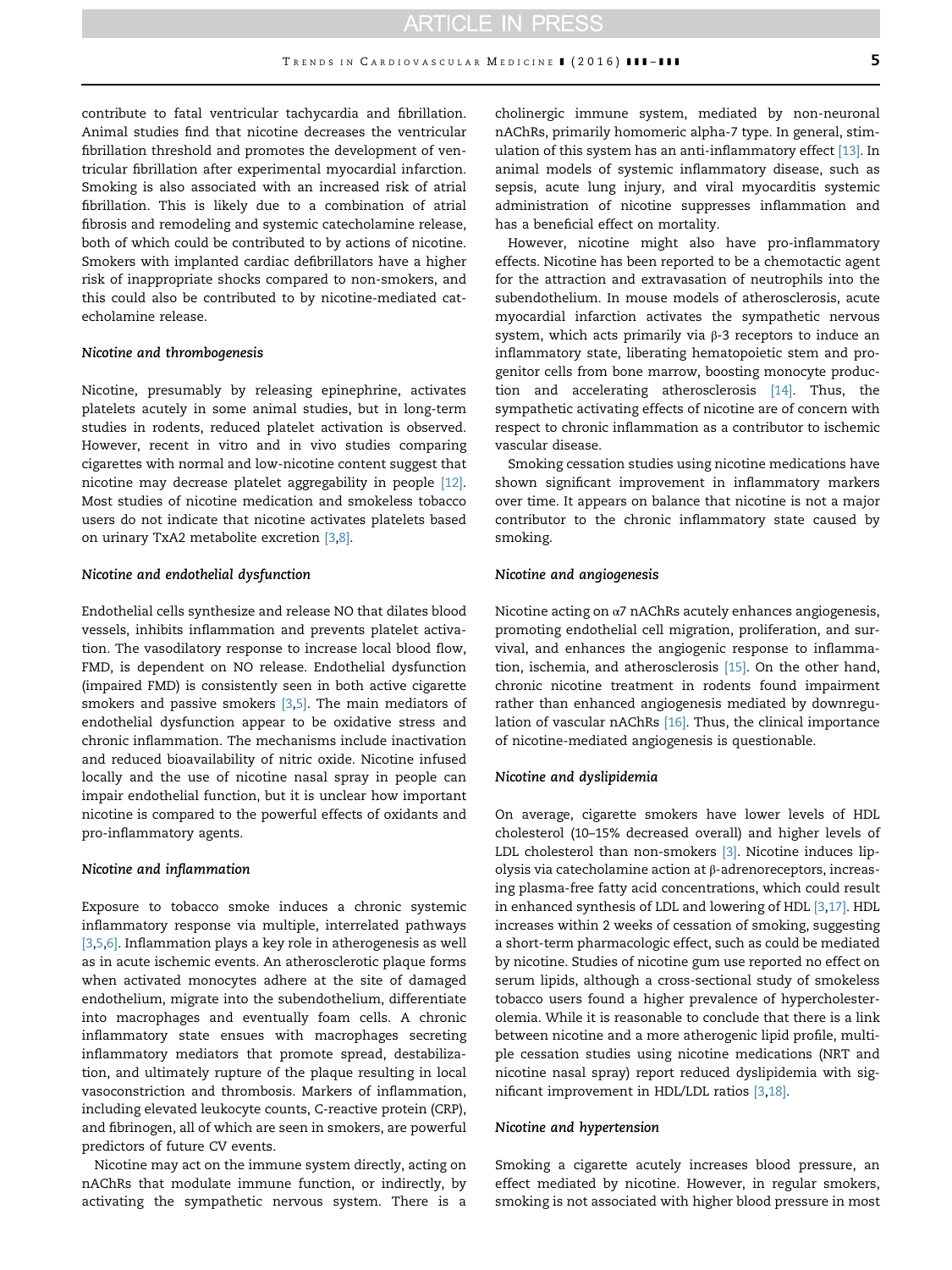epidemiological studies. The measurement of blood pressure is usually made after short-term abstinence from smoking when blood pressure effects have disappeared. Cigarette smoking transiently increases blood pressure many times throughout the day, and when blood pressure is assessed by ambulatory blood pressure monitoring, average blood pressures are higher when a person is smoking. Supporting a persistent effect on blood pressure is the observation that muscle sympathetic activation is chronically increased in smokers, presumably an effect of nicotine [\[19\]](#page-7-0). A recent analysis of large cohorts of persons, 55 years of age and older, reported significant associations between smoking and hypertensive heart disease and hypertensive renal disease [\[20\]](#page-7-0).

Progression of chronic hypertension to accelerated or malignant hypertension is more common in smokers. Nicotine could contribute to this progression by aggravating vasoconstriction, although other tobacco smoke toxin are also likely to be contributing to progressive vascular injury. The majority of smokeless tobacco studies do not support an increase in the incidence or prevalence of hypertension in users exposed to nicotine via this route [\[21\]](#page-7-0).

#### Nicotine and insulin resistance

Cigarette smoking is an important risk factor for developing type 2 diabetes. Smokers have increased insulin resistance relative to non-smokers, although there is no evidence of an effect on insulin secretion [\[3\].](#page-7-0) Nicotine could enhance insulin resistance via increased levels of insulin-antagonistic hormones (catecholamines, cortisol, and growth hormone). Nicotine also directly activates AMP-activated protein kinase via  $\alpha$ -7 nAChR effects in adipose to produce insulin resistance [\[22\].](#page-7-0) Studies examining long-term use of nicotine gum have noted a dose–response association between hyperinsulinemia and insulin resistance, suggesting nicotine is the primary constituent in tobacco smoke responsible for this finding in people [\[3\].](#page-7-0)

# Human experimental and epidemiologic studies relating nicotine to cardiovascular toxicity

It is difficult to distinguish the independent roles of nicotine vs. tobacco combustion products in cigarette smokers because all smokers are exposed to both. We can, however, examine circumstances in which individuals are exposed to nicotine without combustion products—namely with the use of nicotine medications or smokeless tobacco.

#### Nicotine medications and cardiovascular disease

Randomized clinical trials (RCTs) testing nicotine medication in cessation trials for CVD patients, case–control studies, long-term longitudinal studies, and meta-analysis have found no increased risk of serious CV events in patients given nicotine medication, even in the context of acute and chronic CVD [\[2,18,23,24\]](#page-7-0). A RCT in 1996 randomized 584 smokers with high-risk pre-existing CVD to transdermal nicotine vs. placebo and found no significant increase in CV events [\[24\]](#page-7-0). Another study treated 36 smokers awaiting elective coronary bypass surgery with nicotine patches (initially 14 then 21 mg) and urged them to stop smoking [\[25\].](#page-7-0) Participants underwent exercise nuclear perfusion studies and measurement of exhaled carbon monoxide, and plasma nicotine and cotinine levels at baseline and after patch use. By self-report most continued to smoke, but did reduce tobacco consumption while on the patch, which was confirmed by lowered carbon monoxide levels, but higher serum nicotine and cotinine levels. Despite higher nicotine levels, tobacco reduction markedly improved myocardial perfusion, suggesting that combustion products rather than nicotine were the primary contributors to smoking-induced cardiac ischemia. A 5-year longitudinal study of 3094 COPD users of nicotine gum in 1996 showed no association between rates of hospitalization for CVD conditions or deaths from CVD with use of nicotine gum, dosage of nicotine in gum, or dual use of nicotine with cigarettes [\[18\].](#page-7-0) A network meta-analysis performed in 2013 analyzed 63 RCT of nicotine medications including 21 NRT studies, 28 bupropion studies, and 18 varenicline studies and found no significant increase in major adverse CV events (death, myocardial infarction, or stroke) with any of the three therapies, but a slight increase in less serious CV events (e.g., tachycardia and arrhythmia) with NRT [\[23\]](#page-7-0).

## Smokeless tobacco and cardiovascular disease

Smokeless tobacco (ST) delivers as much nicotine to the systemic circulation as does cigarette smoking, albeit with slower absorption [\[21\]](#page-7-0). Worldwide, ST exists in many forms, but the best epidemiologic studies of smokeless tobacco and CV health have been conducted in Sweden, where 25% of men use a form of ST called snus. Non-invasive studies of the extent of atherosclerosis, using carotid intimal wall thickness, found the expected increase among smokers, but no difference between snus users and non-smokers. Case–control studies in Sweden have shown no increased risk of myocardial infarction or stroke, but a small and statistically significant increased case fatality rate for both among snus users compared to non-tobacco using controls. In contrast the a large cohort study in the United States and the InterHeart study of smokeless tobacco users in many countries around the world did find an association between ST and myocardial infarction [\[26,27\]](#page-7-0). The explanation for discrepant findings may be differences in ST products or other CV risk factors in various regions of the world. A recent Swedish study raises concern about nicotine safety in people with CVD. Among survivors of acute myocardial infarction who were snus users at the time of the event, those who continued to use snus after the event had a significantly higher mortality compared to those who quit [\[28\].](#page-7-0) This study suggests that nicotine may be hazardous in patient with CAD. Smokeless tobacco has also been reported to increase the risk of heart failure, but unlike cigarette smoking does not increase the risk of atrial fibrillation [\[29](#page-7-0),[30\].](#page-7-0) The American Heart Association reviewed the cardiovascular risk of ST and concluded that while ST most likely conveys less cardiovascular risk than smoking, it still poses some CV risk and recommended against it use in patients with cardiovascular disease [\[21\]](#page-7-0).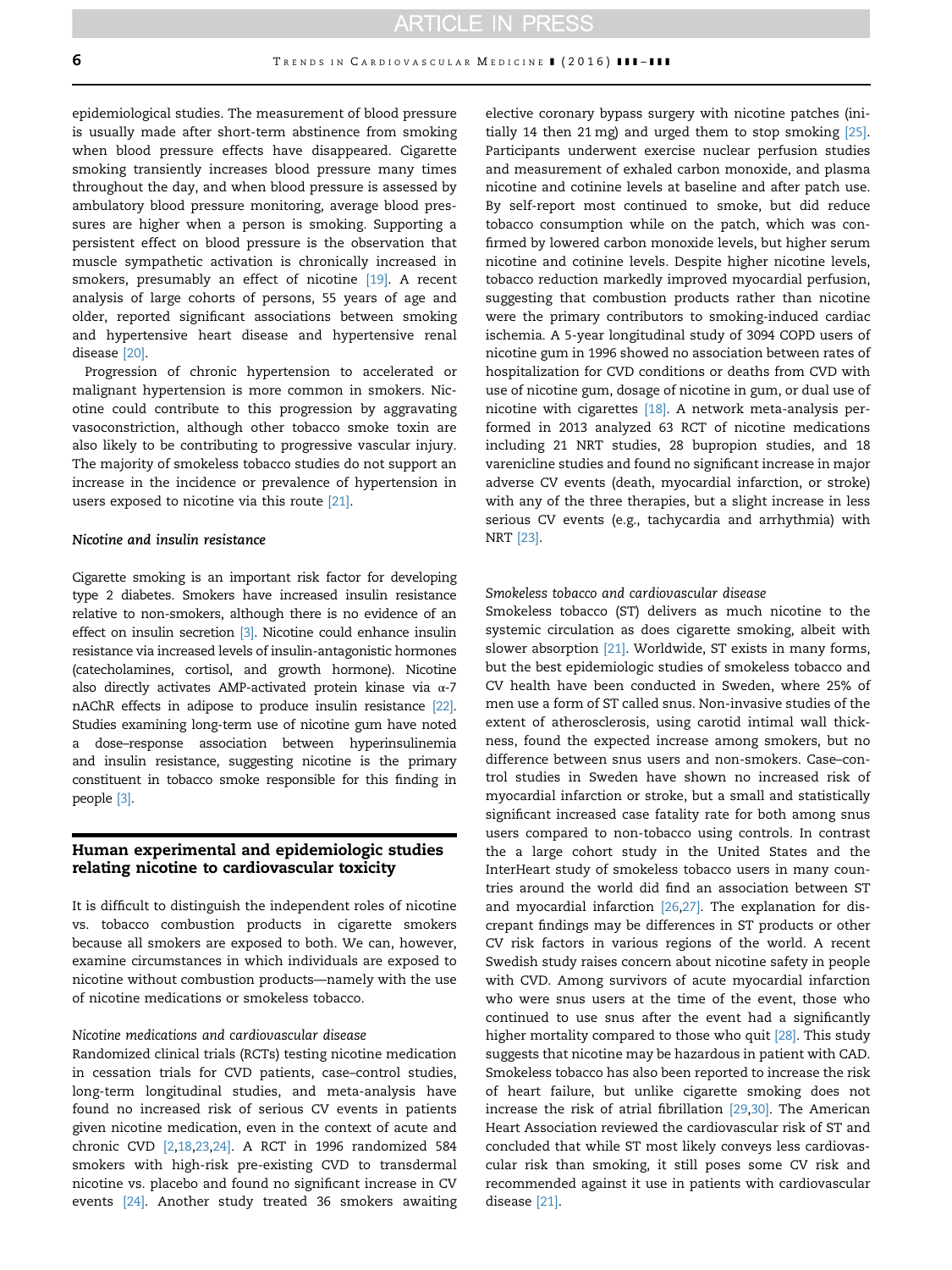## Cardiovascular toxicity of electronic cigarettes

Electronic cigarettes (e-cigarettes) are battery-powered devices that heat a liquid composed of propylene glycol (PG) and/ or vegetable glycerin (VG), nicotine, and flavoring, to form an aerosol that is inhaled like a cigarette [\[31\]](#page-7-0). Introduced to the United States in 2007, and without effective regulation for manufacture or sale, devices have undergone rapid innovation and differentiation ( $>460$  brands and  $>7000$  flavors in 2014). Public adoption of e-cigarettes has been rapid, and use is occurring both as an alternative to combustible cigarettes and for recreational use.

#### Nicotine delivery and pharmacokinetics from e-cigarettes

Important considerations in interpreting studies of the CV effects of e-cigarettes are the dose of nicotine delivered and the resultant nicotine blood levels. Using standardized puffing procedures simulating cigarette smoking, early cigarettelike devices ("cig-alikes") deliver much less nicotine, but newer devices with high-voltage batteries deliver higher doses of nicotine, in some cases similar to cigarettes, and the rate of nicotine absorption is rapid but somewhat slower than from cigarette smoke  $[31,32]$ . The fact that early devices delivered low levels of nicotine is important to consider in interpreting cardiovascular responses to such devices. It is also important to recognize that cigarette smokers typically take 8–10 puffs over 5–8min resulting in an arterial spike of nicotine levels, whereas most e-cigarette use is intermittent throughout the day, resulting in lower and more stable nicotine levels and no arterial spikes. Since the rate of rise and peak levels of nicotine influence the intensity of pharmacologic effects, nicotine from e-cigarettes could have less cardiovascular impact than nicotine from tobacco cigarettes.

#### Cardiovascular effect of e-cigarettes

A few studies have examined the CV effects of e-cigarettes, as reviewed in recent publications [\[33,34\].](#page-7-0) Studies of more advanced devices with effective nicotine delivery find that e-cigarette use produces the expected heart rate acceleration similar to that seen with cigarette smoking. Blood pressure effects are variable. Longitudinal studies report no significant changes in heart rate or blood pressure. An echocardiographic study of 40 subjects after vaping a secondgeneration e-cigarette for 7 min found no significant changes, whereas cigarette smoking resulted in impaired myocardial relaxation [\[35\]](#page-7-0). Overall, the acute cardiovascular effects of ecigarettes reported to date are consistent with the expected effects of nicotine. No data are available on long-term cardiovascular effects or effects in people with CVD.

#### Cardiovascular concerns from e-cigarette aerosol constituents other than nicotine

Low levels of PAHs, volatile organic compounds, phenolic compounds, acrolein, acetaldehyde, and formaldehyde have been found in some aerosols [\[36,](#page-7-0)[37\]](#page-8-0). While levels are generally much lower than those generated by cigarettes, at high

battery voltage and power, aldehyde generation can be as high as that from cigarettes. Particulates are generated by e-cigarettes and are present in concentration similar to those of conventional cigarettes. However, the particulates are primarily liquid, dissipate quickly, and are of uncertain relevance with respect to human disease. This is in contrast to particles from combustion that contain solid matter and are persistent in the environment. Heavy metals (cadmium, lead, nickel, and silver) and silicates may be present in trace amounts due to device heating element rather than liquid. Novel compounds in e-cigarette vapor with unknown cardiovascular effects, include a wide variety of flavorings and fragrances (largely untested in inhaled products). Propylene glycol can be a pulmonary irritant, although chronic exposure studies in rodents report few significant pulmonary effects. If e-cigarettes do produce pulmonary injury and chronic inflammation, this could increase cardiovascular risk.

#### Conclusions

Studies of the pharmacology and toxicology of nicotine in animals and some epidemiologic studies in people support the biological plausibility that nicotine contributes to acute cardiovascular events in smokers with underlying CVD, and exerts pharmacologic effects that could contribute to accelerated atherogenesis. Short-term nicotine use, such as nicotine medication to aid smoking cessation, appears to pose little cardiovascular risk, even to patients with known CVD. Longer-term nicotine use, such as in ST users, appears not accelerate atherogenesis, but may contribute to acute cardiovascular events in the presence of CVD.

The cardiovascular safety of nicotine is an important element in the debate on the benefits vs. risk of e-cigarette use and related public policy. Based on current knowledge, we believe that the cardiovascular risks of nicotine from e-cigarette use in people without CVD are quite low. We have concerns that nicotine from e-cigarettes could pose some risk for users with CVD. Other constituents of e-cigarette aerosol could theoretically pose some cardiovascular risk, but experimental evidence of such risk is lacking. While people with established CVD might incur some increased risk from e-cigarette use, the risk is certainly much less than that of smoking. If e-cigarettes can be substituted completely for conventional cigarettes, the harms from smoking would be substantially reduced and there would likely be a substantial net benefit for cardiovascular health.

While the role of e-cigarettes for smoking cessation is not established, it is clear that some smokers do quit successfully by using e-cigarettes [\[38\].](#page-8-0) For smokers who present to physicians expressing interest in using e-cigarettes to quit smoking, we endorse the statement of the American Heart Association: "If a patient has failed initial treatment, has been intolerant to or refuses to use conventional smoking cessation medications, and wishes to use e-cigarettes to aid quitting, it a reasonable to support the attempt" [\[39\].](#page-8-0) For patients with cardiovascular disease in particular, we recommend that when they are confident that they no longer need to use e-cigarettes to keep from smoking, that they discontinue e-cigarette use.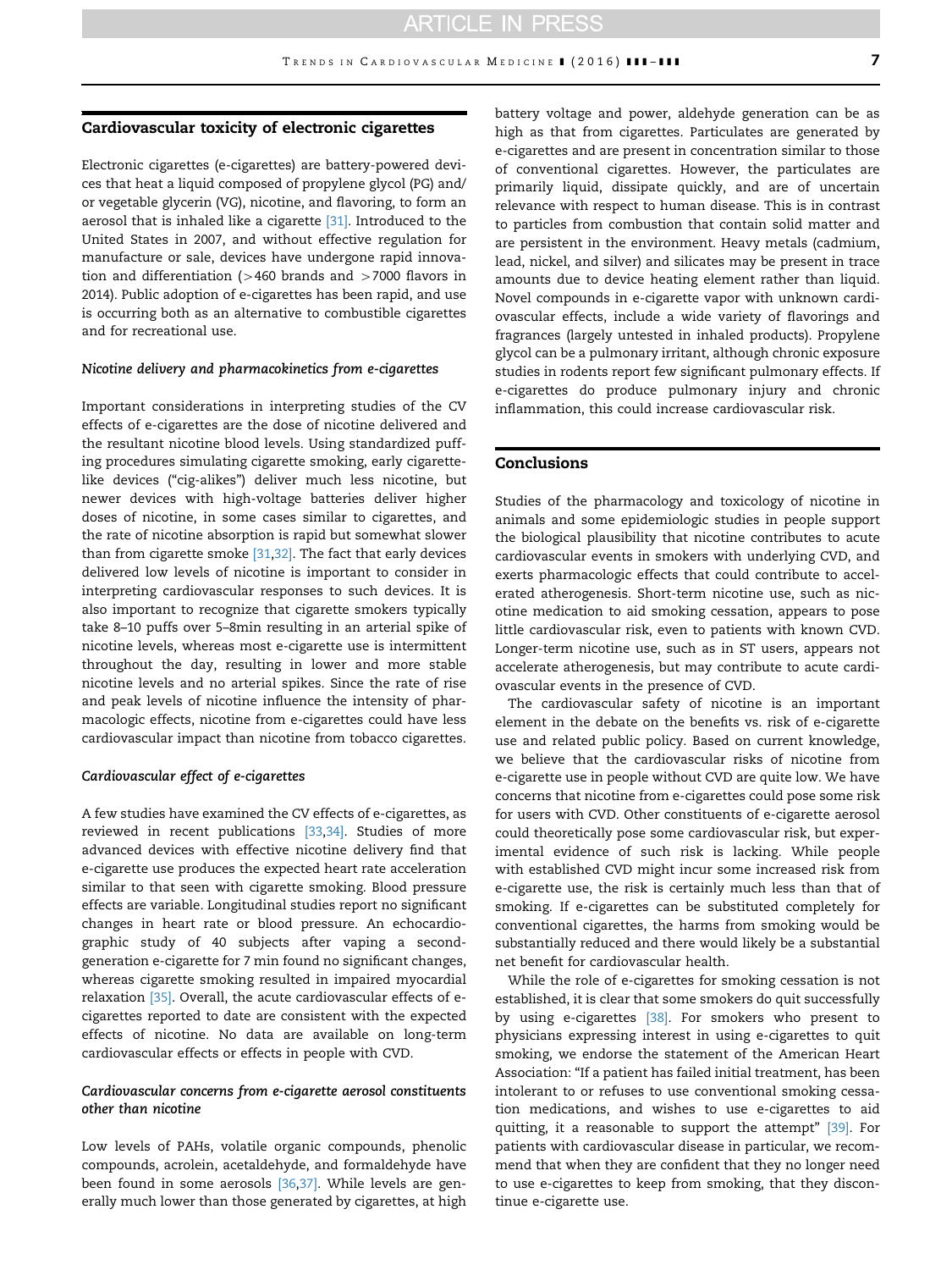# **ARTICLE IN PRESS**

#### <span id="page-7-0"></span>references

- [1] [Jha P, Ramasundarahettige C, Landsman V, Rostron B, Thun](http://refhub.elsevier.com/S1050-1738(16)00053-0/sbref1) [M, Anderson RN, et al. 21st-century hazards of smoking and](http://refhub.elsevier.com/S1050-1738(16)00053-0/sbref1) benefi[ts of cessation in the United States. N Engl J Med 2013;](http://refhub.elsevier.com/S1050-1738(16)00053-0/sbref1) [368:341](http://refhub.elsevier.com/S1050-1738(16)00053-0/sbref1)–50.
- [2] U.S. Department of Health and Human Services. The health consequences of smoking: 50 years of progress. A report of the surgeon general. Atlanta, GA: U.S. Department of Health and Human Services, Centers for Disease Control and Prevention, National Center for Chronic Disease Prevention and Health Promotion, Office on Smoking and Health; 2014.
- [3] U.S. Department of Health and Human Services. How tobacco smoke causes disease: the biology and behavioral basis for smoking-attributable disease: A report of the surgeon general. Atlanta, GA: U.S. Department of Health and Human Services, Centers for Disease Control and Prevention, National Center for Chronic Disease Prevention and Health Promotion, Office on Smoking and Health; 2010.
- [4] [Morris PB, Ference BA, Jahangir E, Feldman DN, Ryan JJ,](http://refhub.elsevier.com/S1050-1738(16)00053-0/sbref2) [Bahrami H, et al. Cardiovascular effects of exposure to](http://refhub.elsevier.com/S1050-1738(16)00053-0/sbref2) [cigarette smoke and electronic cigarettes: clinical perspec](http://refhub.elsevier.com/S1050-1738(16)00053-0/sbref2)[tives from the prevention of cardiovascular disease section](http://refhub.elsevier.com/S1050-1738(16)00053-0/sbref2) [leadership council and early career councils of the american](http://refhub.elsevier.com/S1050-1738(16)00053-0/sbref2) [college of cardiology. J Am Coll Cardiol 2015;66:1378](http://refhub.elsevier.com/S1050-1738(16)00053-0/sbref2)–91.
- [5] [Messner B, Bernhard D. Smoking and cardiovascular disease](http://refhub.elsevier.com/S1050-1738(16)00053-0/sbref3) [mechanisms of endothelial dysfunction and early athero](http://refhub.elsevier.com/S1050-1738(16)00053-0/sbref3)[genesis. Arterioscler Thromb Vasc Biol 2014;34:509](http://refhub.elsevier.com/S1050-1738(16)00053-0/sbref3)–15.
- [6] [Csordas A, Bernhard D. The biology behind the athero](http://refhub.elsevier.com/S1050-1738(16)00053-0/sbref4)[thrombotic effects of cigarette smoke. Nat Rev Cardiol](http://refhub.elsevier.com/S1050-1738(16)00053-0/sbref4) [2013;10:219](http://refhub.elsevier.com/S1050-1738(16)00053-0/sbref4)–30.
- [7] [Barua RS, Ambrose JA. Mechanisms of coronary thrombosis](http://refhub.elsevier.com/S1050-1738(16)00053-0/sbref5) [in cigarette smoke exposure. Arterioscler Thromb Vasc Biol](http://refhub.elsevier.com/S1050-1738(16)00053-0/sbref5) [2013;33:1460](http://refhub.elsevier.com/S1050-1738(16)00053-0/sbref5)–7.
- [8] [Benowitz NL. Cigarette smoking and cardiovascular disease:](http://refhub.elsevier.com/S1050-1738(16)00053-0/sbref6) [pathophysiology and implications for treatment. Prog Car](http://refhub.elsevier.com/S1050-1738(16)00053-0/sbref6)[diovasc Dis 2003;46:91](http://refhub.elsevier.com/S1050-1738(16)00053-0/sbref6)–111.
- [9] [Brook RD, Rajagopalan S, Pope CA, Brook JR, Bhatnagar A,](http://refhub.elsevier.com/S1050-1738(16)00053-0/sbref7) [Diez-Roux AV, et al. Particulate matter air pollution and](http://refhub.elsevier.com/S1050-1738(16)00053-0/sbref7) [cardiovascular disease an update to the scienti](http://refhub.elsevier.com/S1050-1738(16)00053-0/sbref7)fic statement [from the American Heart Association. Circulation 2010;121:](http://refhub.elsevier.com/S1050-1738(16)00053-0/sbref7) [2331](http://refhub.elsevier.com/S1050-1738(16)00053-0/sbref7)–78.
- [10] [van Berlo JH, Maillet M, Molkentin JD. Signaling effectors](http://refhub.elsevier.com/S1050-1738(16)00053-0/sbref8) [underlying pathologic growth and remodeling of the heart.](http://refhub.elsevier.com/S1050-1738(16)00053-0/sbref8) [J Clin Invest 2013;123:37](http://refhub.elsevier.com/S1050-1738(16)00053-0/sbref8)–45.
- [11] [Jensen K, Nizamutdinov D, Guerrier M, Afroze S, Dostal D,](http://refhub.elsevier.com/S1050-1738(16)00053-0/sbref9) [Glaser S. General mechanisms of nicotine-induced](http://refhub.elsevier.com/S1050-1738(16)00053-0/sbref9) fibro[genesis. FASEB J 2012;26:4778](http://refhub.elsevier.com/S1050-1738(16)00053-0/sbref9)–87.
- [12] [Girdhar G, Xu S, Bluestein D, Jesty J. Reduced-nicotine](http://refhub.elsevier.com/S1050-1738(16)00053-0/sbref10) [cigarettes increase platelet activation in smokers in vivo: a](http://refhub.elsevier.com/S1050-1738(16)00053-0/sbref10) [dilemma in harm reduction. Nicotine Tob Res 2008;10:](http://refhub.elsevier.com/S1050-1738(16)00053-0/sbref10) [1737](http://refhub.elsevier.com/S1050-1738(16)00053-0/sbref10)–44.
- [13] [Filippini P, Cesario A, Fini M, Locatelli F, Rutella S. The Yin](http://refhub.elsevier.com/S1050-1738(16)00053-0/sbref11) [and Yang of non-neuronal](http://refhub.elsevier.com/S1050-1738(16)00053-0/sbref11) α7-nicotinic receptors in inflam[mation and autoimmunity. Curr Drug Targets 2012;13:](http://refhub.elsevier.com/S1050-1738(16)00053-0/sbref11) [644](http://refhub.elsevier.com/S1050-1738(16)00053-0/sbref11)–55.
- [14] [Dutta P, Courties G, Wei Y, Leuschner F, Gorbatov R, Robbins](http://refhub.elsevier.com/S1050-1738(16)00053-0/sbref12) [CS, et al. Myocardial infarction accelerates atherosclerosis.](http://refhub.elsevier.com/S1050-1738(16)00053-0/sbref12) [Nature 2012;487:325](http://refhub.elsevier.com/S1050-1738(16)00053-0/sbref12)–9.
- [15] [Lee J, Cooke JP. Nicotine and pathological angiogenesis. Life](http://refhub.elsevier.com/S1050-1738(16)00053-0/sbref13) [Sci 2012;91:1058](http://refhub.elsevier.com/S1050-1738(16)00053-0/sbref13)–64.
- [16] [Konishi H, Wu J, Cooke JP. Chronic exposure to nicotine](http://refhub.elsevier.com/S1050-1738(16)00053-0/sbref14) [impairs cholinergic angiogenesis. Vasc Med 2010;15:47](http://refhub.elsevier.com/S1050-1738(16)00053-0/sbref14)–54.
- [17] [Andersson K, Arner P. Systemic nicotine stimulates human](http://refhub.elsevier.com/S1050-1738(16)00053-0/sbref15) [adipose tissue lipolysis through local cholinergic and cat](http://refhub.elsevier.com/S1050-1738(16)00053-0/sbref15)[echolaminergic receptors. Int J Obes Relat Metab Disord](http://refhub.elsevier.com/S1050-1738(16)00053-0/sbref15) [2001;25:1225](http://refhub.elsevier.com/S1050-1738(16)00053-0/sbref15)–32.
- [18] [Murray RP, Bailey WC, Daniels K, Bjornson WM, Kurnow K,](http://refhub.elsevier.com/S1050-1738(16)00053-0/sbref16) [Connett JE, et al. Safety of nicotine polacrilex gum used by](http://refhub.elsevier.com/S1050-1738(16)00053-0/sbref16) [3094 participants in the Lung Health Study. Chest J 1996;](http://refhub.elsevier.com/S1050-1738(16)00053-0/sbref16) [109:438](http://refhub.elsevier.com/S1050-1738(16)00053-0/sbref16)–45.
- [19] [Hering D, Kucharska W, Kara T, Somers VK, Narkiewicz K.](http://refhub.elsevier.com/S1050-1738(16)00053-0/sbref17) [Smoking is associated with chronic sympathetic activation](http://refhub.elsevier.com/S1050-1738(16)00053-0/sbref17) [in hypertension. Blood Press 2010;19:152](http://refhub.elsevier.com/S1050-1738(16)00053-0/sbref17)–5.
- [20] [Carter BD, Freedman ND, Jacobs EJ. Smoking and mortality](http://refhub.elsevier.com/S1050-1738(16)00053-0/sbref18) —[beyond established causes. N Engl J Med 2015;372:2170.](http://refhub.elsevier.com/S1050-1738(16)00053-0/sbref18)
- [21] [Piano MR, Benowitz NL, FitzGerald GA, Corbridge S, Heath J,](http://refhub.elsevier.com/S1050-1738(16)00053-0/sbref19) [Hahn E, et al. Impact of smokeless tobacco products on](http://refhub.elsevier.com/S1050-1738(16)00053-0/sbref19) [cardiovascular disease: implications for policy, prevention,](http://refhub.elsevier.com/S1050-1738(16)00053-0/sbref19) [and treatment a policy statement from the American Heart](http://refhub.elsevier.com/S1050-1738(16)00053-0/sbref19) [Association. Circulation 2010;122:1520](http://refhub.elsevier.com/S1050-1738(16)00053-0/sbref19)–44.
- [22] [Wu Y, Song P, Zhang W, Liu J, Dai X, Liu Z, et al. Activation](http://refhub.elsevier.com/S1050-1738(16)00053-0/sbref20) [of AMPKalpha2 in adipocytes is essential for nicotine](http://refhub.elsevier.com/S1050-1738(16)00053-0/sbref20)[induced insulin resistance in vivo. Nat Med 2015;21:373](http://refhub.elsevier.com/S1050-1738(16)00053-0/sbref20)–82.
- [23] [Mills EJ, Thorlund K, Eapen S, Wu P, Prochaska JJ. Cardio](http://refhub.elsevier.com/S1050-1738(16)00053-0/sbref21)[vascular events associated with smoking cessation phar](http://refhub.elsevier.com/S1050-1738(16)00053-0/sbref21)[macotherapies: a network meta-analysis. Circulation](http://refhub.elsevier.com/S1050-1738(16)00053-0/sbref21) [2013;113:003961.](http://refhub.elsevier.com/S1050-1738(16)00053-0/sbref21)
- [24] [Joseph AM, Norman SM, Ferry LH, Prochazka AV, Westman](http://refhub.elsevier.com/S1050-1738(16)00053-0/sbref22) [EC, Steele BG, et al. The safety of transdermal nicotine as an](http://refhub.elsevier.com/S1050-1738(16)00053-0/sbref22) [aid to smoking cessation in patients with cardiac disease.](http://refhub.elsevier.com/S1050-1738(16)00053-0/sbref22) [N Engl J Med 1996;335:1792](http://refhub.elsevier.com/S1050-1738(16)00053-0/sbref22)–8.
- [25] [Mahmarian JJ, Moyé LA, Nasser GA, Nagueh SF, Bloom MF,](http://refhub.elsevier.com/S1050-1738(16)00053-0/sbref23) [Benowitz NL, et al. Nicotine patch therapy in smoking](http://refhub.elsevier.com/S1050-1738(16)00053-0/sbref23) [cessation reduces the extent of exercise-induced myocar](http://refhub.elsevier.com/S1050-1738(16)00053-0/sbref23)[dial ischemia. J Am Coll Cardiol 1997;30:125](http://refhub.elsevier.com/S1050-1738(16)00053-0/sbref23)–30.
- [26] [Yusuf S, Hawken S, Ôunpuu S, Dans T, Avezum A, Lanas F,](http://refhub.elsevier.com/S1050-1738(16)00053-0/sbref24) [et al. Effect of potentially modi](http://refhub.elsevier.com/S1050-1738(16)00053-0/sbref24)fiable risk factors associated [with myocardial infarction in 52 countries \(the INTER-](http://refhub.elsevier.com/S1050-1738(16)00053-0/sbref24)[HEART study\): case-control study. Lancet 2004;364:937](http://refhub.elsevier.com/S1050-1738(16)00053-0/sbref24)–52.
- [27] [Yatsuya H, Folsom AR. Risk of incident cardiovascular](http://refhub.elsevier.com/S1050-1738(16)00053-0/sbref25) [disease among users of smokeless tobacco in the Athero](http://refhub.elsevier.com/S1050-1738(16)00053-0/sbref25)[sclerosis Risk in Communities \(ARIC\) study. Am J Epidemiol](http://refhub.elsevier.com/S1050-1738(16)00053-0/sbref25) [2010;172:600](http://refhub.elsevier.com/S1050-1738(16)00053-0/sbref25)–5.
- [28] [Arefalk G, Hambraeus K, Lind L, Michaëlsson K, Lindahl B,](http://refhub.elsevier.com/S1050-1738(16)00053-0/sbref26) [Sundström J. Discontinuation of smokeless tobacco and](http://refhub.elsevier.com/S1050-1738(16)00053-0/sbref26) [mortality risk after myocardial infarction. Circulation 2014;](http://refhub.elsevier.com/S1050-1738(16)00053-0/sbref26) [113:007252.](http://refhub.elsevier.com/S1050-1738(16)00053-0/sbref26)
- [29] [Arefalk G, Hergens M-P, Ingelsson E, Ärnlöv J, Michaëlsson](http://refhub.elsevier.com/S1050-1738(16)00053-0/sbref27) [K, Lind L, et al. Smokeless tobacco \(snus\) and risk of heart](http://refhub.elsevier.com/S1050-1738(16)00053-0/sbref27) [failure: results from two Swedish cohorts. Eur J Prev Cardiol](http://refhub.elsevier.com/S1050-1738(16)00053-0/sbref27) [2012;19:1120](http://refhub.elsevier.com/S1050-1738(16)00053-0/sbref27)–7.
- [30] [Hergens M-P, Galanti R, Hansson J, Fredlund P, Ahlbom A,](http://refhub.elsevier.com/S1050-1738(16)00053-0/sbref28) [Alfredsson L, et al. Use of Scandinavian moist smokeless](http://refhub.elsevier.com/S1050-1738(16)00053-0/sbref28) [tobacco \(snus\) and the risk of atrial](http://refhub.elsevier.com/S1050-1738(16)00053-0/sbref28) fibrillation. Epidemiol[ogy 2014;25:872](http://refhub.elsevier.com/S1050-1738(16)00053-0/sbref28)–6.
- [31] [Grana R, Benowitz N, Glantz SA. E-cigarettes: a scienti](http://refhub.elsevier.com/S1050-1738(16)00053-0/sbref29)fic [review. Circulation 2014;129:1972](http://refhub.elsevier.com/S1050-1738(16)00053-0/sbref29)–86.
- [32] [St. Helen G, Havel C, Dempsey D, Jacob P 3rd, Benowitz NL.](http://refhub.elsevier.com/S1050-1738(16)00053-0/sbref30) [Nicotine delivery, retention, and pharmacokinetics from](http://refhub.elsevier.com/S1050-1738(16)00053-0/sbref30) [various electronic cigarettes. Addiction 2016;111:534](http://refhub.elsevier.com/S1050-1738(16)00053-0/sbref30)–44.
- [33] [Riley HE, Berry-Bibee E, England LJ, Jamieson DJ,](http://refhub.elsevier.com/S1050-1738(16)00053-0/sbref31) [Marchbanks PA, Curtis KM. Hormonal contraception among](http://refhub.elsevier.com/S1050-1738(16)00053-0/sbref31) [electronic cigarette users and cardiovascular risk: a system](http://refhub.elsevier.com/S1050-1738(16)00053-0/sbref31)[atic review. Contraception 2016;93:190](http://refhub.elsevier.com/S1050-1738(16)00053-0/sbref31)–208.
- [34] [Lippi G, Favaloro EJ, Meschi T, Mattiuzzi C, Borghi L, Cervellin](http://refhub.elsevier.com/S1050-1738(16)00053-0/sbref32) [G. E-cigarettes and cardiovascular risk: beyond science and](http://refhub.elsevier.com/S1050-1738(16)00053-0/sbref32) [mysticism. Semin Thromb Hemost 2014;40:60](http://refhub.elsevier.com/S1050-1738(16)00053-0/sbref32)–5.
- [35] [Farsalinos KE, Tsiapras D, Kyrzopoulos S, Savvopoulou M,](http://refhub.elsevier.com/S1050-1738(16)00053-0/sbref33) [Voudris V. Acute effects of using an electronic nicotine](http://refhub.elsevier.com/S1050-1738(16)00053-0/sbref33)[delivery device \(electronic cigarette\) on myocardial func](http://refhub.elsevier.com/S1050-1738(16)00053-0/sbref33)[tion: comparison with the effects of regular cigarettes. BMC](http://refhub.elsevier.com/S1050-1738(16)00053-0/sbref33) [Cardiovasc Disord 2014;14:78.](http://refhub.elsevier.com/S1050-1738(16)00053-0/sbref33)
- [36] [Cheng T. Chemical evaluation of electronic cigarettes. Tob](http://refhub.elsevier.com/S1050-1738(16)00053-0/sbref34) [Control 2014;23\(Suppl. 2\):ii11-ii17.](http://refhub.elsevier.com/S1050-1738(16)00053-0/sbref34)